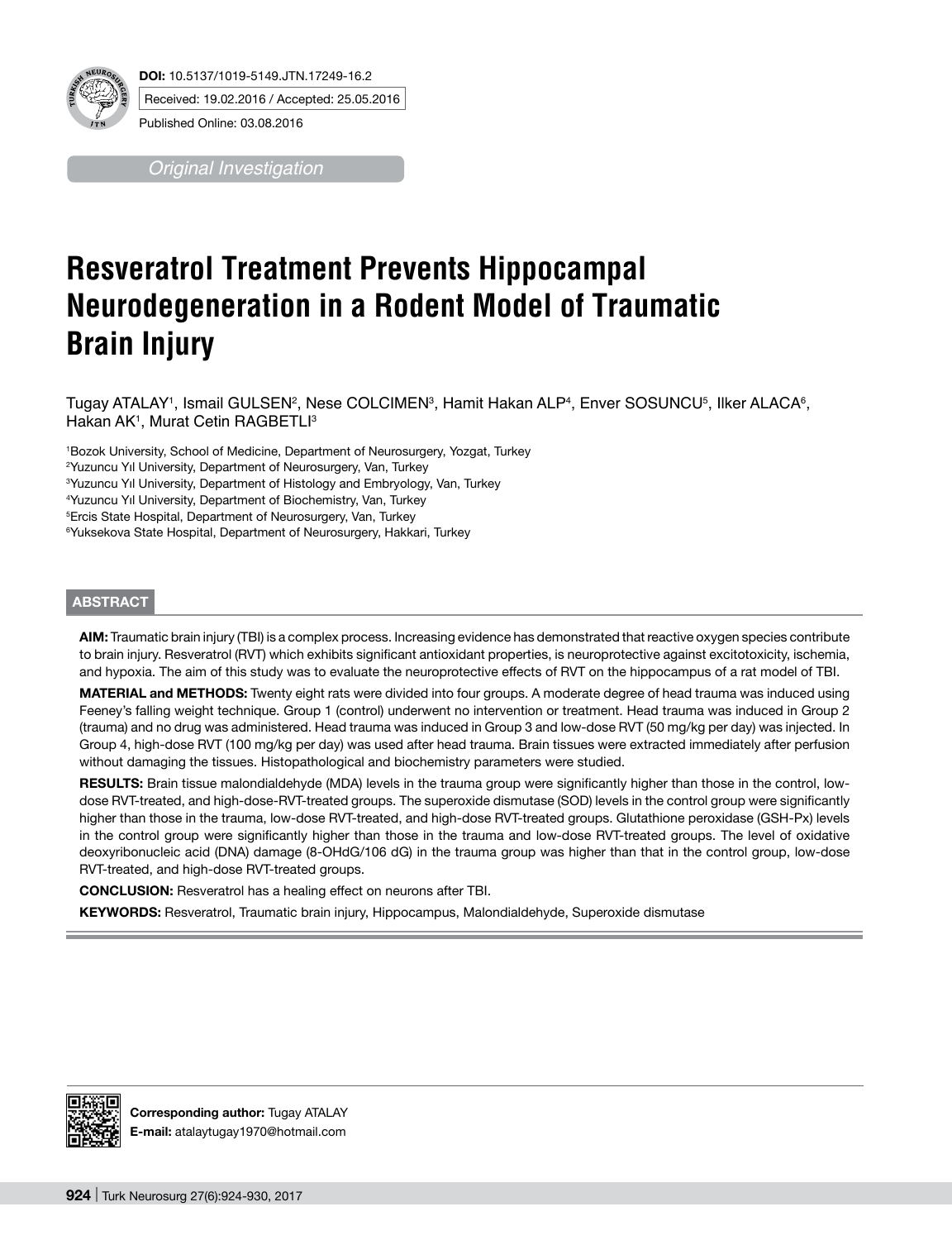## █ **INTRODUCTION**

Traumatic brain injury (TBI) occurs as the result of a<br>
complicated series of primary and secondary injuries<br>
and regenerative processes (35). Secondary injuries<br>
manifest in the bours and days after TBI due to intricate complicated series of primary and secondary injuries manifest in the hours and days after TBI due to intricate biochemical and physiological mechanisms (15,29,30). Several abnormal functions including cell toxicity, inflammation and reactive oxygen species (ROS), and mitochondrial dysfunction are all implicated in the sequelae of TBI. These processes exacerbate brain trauma through edema (15,25,28). Proper and timely intervention can limit the secondary injuries to the brain and reduce the overall mortality rates in patients (15,41).

Widespread evidence has shown that ROS negatively impacts TBI (13). Enzymes that produce catalase (CAT) and glutathione peroxidase (GSH-Px) have been shown to mitigate the effects of free oxygen radicals (10).

Resveratrol (RVT), a naturally occurring compound of the stilbene class, is a polyphenolic molecule, which is found in grapes, berries, red wine, chocolate, and root vegetables. RVT gained popularity after publication of a 1993 paper describing the prevention of low density lipoprotein oxidation by RVT, which suggested that RVT could be used to treat atherosclerosis (14). RVT is a potent anti-oxidant and neuroprotective agent shown to protect neural tissue from the damaging effects of hypoxia ischemia, and cell toxicity in both cell culture and animal models (4,9,20,44). Some studies have found that TBI in both adult humans and animals is amenable to treatment with RVT (5).

In this study, we examined the efficacy of RVT using biochemical and histopathological parameters on the hippocampus of experimental rodent model of TBI.

## █ **MATERIAL and METHODS**

### **Animals and Ethical Standards**

Female Wistar albino rats (250 to 300 grams) were housed and raised at the Animal Care Center, Yuzuncu Yıl University, Van, Turkey. Animals were kept in metabolic cages at 25°C with a 12-on/12-off light/dark cycle. All rats were fed standard chow and water. The Yüzüncü Yıl University ethics committee reviewed and approved all animal procedures (YÜHADYEK; date: 30.01.2014, number: 2014/02).

#### **Chemicals**

RVT (Sigma Chemicals, St. Louis, MO, USA) was suspended in saline. 50 and 100 mg/kg, doses of RVT were prepared for the RVT groups and equal amounts of physiological saline were used for treatment immediately after trauma (RVT, Santa Clara, CA, USA).

#### **Experimental Protocol**

The experiment included 28 animals that were divided equally between 4 groups. All animals were weighed at baseline and at the end of the experiment. Anesthesia consisted of intra-peritoneal 80 mg/kg ketamine and 10 mg/kg xylazine administration. An adequate level of trauma to the cranium was done using Feeney's falling weight (FFW) method (12). Briefly, a 9 g brass cylinder was dropped onto the rat cranium from a height of 0.05 m using a vertical glass cylinder to control the fall of the weight. The falling weight distance was determined using the formula:

 $E = mq \times h$ ,

where  $E =$  energy, mg = mass x gravity or weight, and h = height. This system allowed for precise and reproducible trauma in all experimental animals. After anesthetization, rats were leveled on a hard surface and subjected to a dermal mid-line incision. A dental drill at the right side of the midline was used to make a 10-  $\times$  15-mm area. A 1-  $\times$  1-cm disc was placed into the cranial area. The animals were then re-positioned on a foam pad and TBI was induced using Feeney's device.

Rats were categorized in to four groups:

Group 1: Rats did not undergo TBI or any other intervention.

Group 2: Rats underwent TBI using FFW method but were not treated with any drug.

Group 3: Rats underwent TBI using FFW method and were treated with low-dose RVT (50 mg/kg per day) by intraperitoneal (IP) injection for 7 days.

Group 4: Rats underwent TBI and were treated with high-dose RVT (100 mg/kg per day). Following TBI or sham TBI, all animals were returned to standard care for 8 days. No rats died during the study. Following the procedure, the rats in each group were anesthetized as described above and underwent thoracotomy. Intra-cardiac perfusion was conducted for 5 minutes using physiological serum. Immediately after perfusion, brain tissues were carefully extracted to avoid additional damage to the tissue. These tissues were divided into two parts and included "area of trauma" and both "frontoparietal zones". Half of the tissue was fixed in 10% formalin for histopathological and microscopical analysis, while the others were collected and stored for a later use.

#### **Biochemical Evaluations**

**Malondialdehyde (MDA):** We used high-performance liquid chromatography (HPLC) to measure serum MDA levels according to the method as previously described (23). Fluorescence was used to detect the MDA-TBA complex (ex:527 nm and em:551 nm) with an Agilent 1260 HPLC-FLD system (Agilent Technologies, Waldbronn, Germany). MDA-TBA (μM) was determined using 1,1,3,3-tetraethoxypropane as a standard.

**Isolation and hydrolysis of Deoxyribonucleic acid (DNA):**  DNA extraction from leukocytes was performed as previously described with slight modifications (2). Briefly, nuclear extracts were acquired from 2 mL aliquots of whole blood. DNA extracts were prepared using prior methods (22). The DNA was reconstituted in an eluent before the procedure followed by detection and quantification of 8-Hydroxydeoxyguanosine (8-OHdG) and deoxyguanosine (dG) levels using HPLC. The dG levels were measured by absorbance (at 245 nm), and 8-OHdG was measured using electrochemical methods (600 mV). Oxidative DNA damage was reported as 8-OHdG molecules/106 dG (39).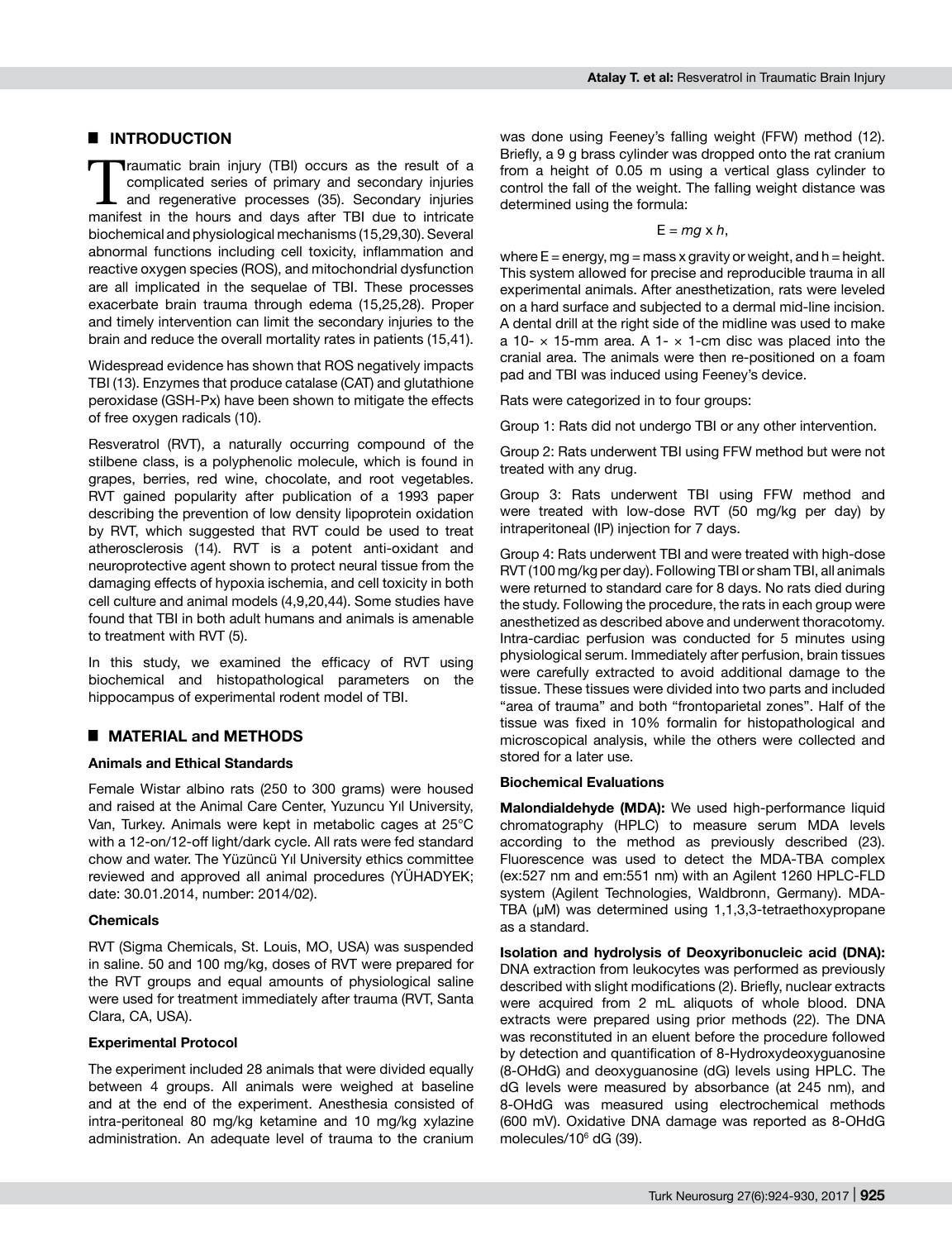**Glutathione peroxidase (GSH-Px) analysis:** 1-chloro-2,4-dinitrobenzene and GSH were used to measure GSH S-transferase activity. GSH activity was measured spectrophotometrically at 340 nm, using oxidized GSH and NADPH.

**Superoxide dismutase (SOD) analysis:** SOD was quantified using methods as described (36). Xanthine-xanthine oxidase yields superoxide radicals that when combined with nitroblue tetrazolium (NBT) generate a colored formazan. SOD activity was quantified as the inhibition of the reaction with NBT. SOD activity is expressed in IU/mL.

#### **Histopathological Evaluation**

Animals were sacrificed after exsanguination. The brain tissues were harvested during the craniectomy, paraffin-embedded tissues were prepared, and sections (5-mm) were made. Sections were generated for each animal, and subjected to hematoxylin and eosin (H&E) staining and the hippocampus was examined using a  $63X$  oil objective (NA = 1.25) (Figure 1 A,B). The dissect-Cavalieri principle was used to calculate the change hippocampal neuron amount. Total tissue volume ratios were calculated using the Shetereo (ver. 1.5) software (16,19). The formula below was used to count the pyramidal neurons:

## a(frame)2

where N = pyramidal neuron number,  $\overline{Q}$  = pyramidal neurons counted in each field,  $QP =$  number of points within the hippocampal area,  $k =$  section sampling fraction (1/100), and  $a/p =$  area of each point on the point-counting grid of

N (TPNN) =  $\overline{Q}^{-} \times \overline{Q}P \times k \times (a/p)$ 

the counting frame. The data were analyzed with the Kruskal– Wallis test. The coefficient of error was also estimated (16).

#### **Statistical Analysis**

Statistics for the variables were represented as median, mean, standard deviation, and range. Variation between multiple groups was compared using the Kruskal–Wallis test. Dunn's multiple-comparison test was used to detect specific differences among groups. All analyses were conducted using SPSS software (ver. 13; SPSS Inc., Chicago, IL, USA). A p-value of less than 0.05 was considered statistically significant.

#### █ **RESULTS**

#### **Histopathological Findings**

The neuron density in CA1 region of the four different treatment groups was 155.70 (range, 142.25–248.22), 95.45 (range, 64.42–105.20), 107.19 (range, 67.38–121.81), and 112.52 (range, 61.38–182.41), respectively. The neuron density in CA2- 3 region was 90.68 (range, 84.97–95.70), 59.51 (26.04–92.05), 68.25 (41.29–175.64), and 78.07 (30.26–64.62), respectively. The neuron density in the contralateral hippocampal CA4 region was 45.25 (40.20–57.40), 25.57 (10.90–30.40), 29.69 (28.60–34.30), and 38.15 (30.50–50.20), respectively.

There were significant differences in the neuron density among the groups (p<0.05). The neuron densities in the contralateral hippocampal regions (CA1 and CA4) were lower in the trauma and RVT-treated groups relative to the controls ( $p < 0.001$ ). Neuron densities in CA1, CA2-3, and CA4 were higher in the high-dose RVT-treated animals relative to the trauma animals



**Figure 1: A)** CA2-3 hippocampus section stained by H&E at 63x magnification (Group of RVT 50). **B)** CA2-3 hippocampus section stained by H&E at 63x magnification (Group of RVT 100).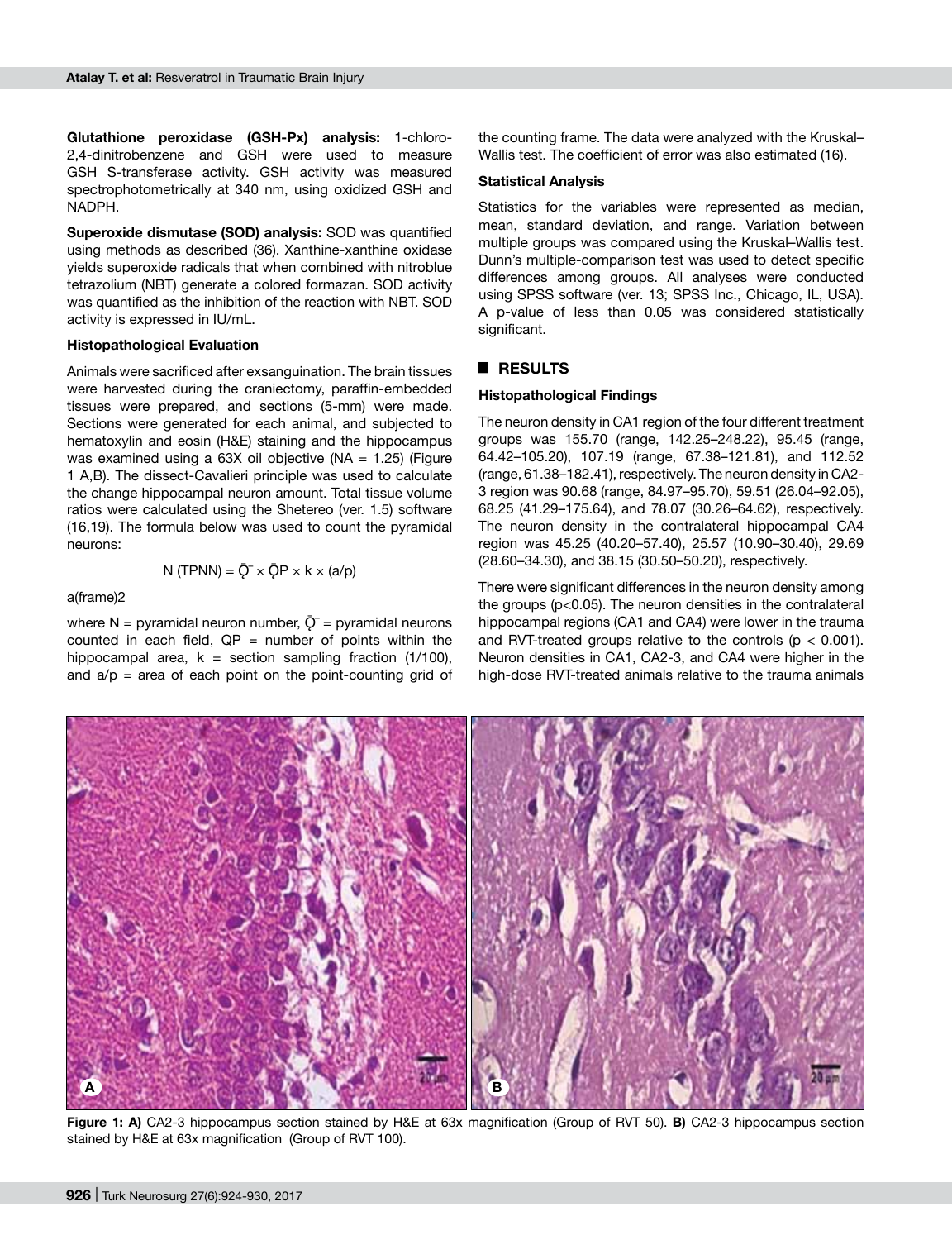(p<0.001). Although the neuron densities in CA1, CA2-3, and CA4 were higher in the low-dose RVT-treated group compared to the trauma group, there was no significant difference (Figure 2).

#### **Biochemical Findings**

Brain tissue MDA measurements in the animals with trauma were significantly elevated relative to the control, low-dose RVT-treated, and high-dose-RVT-treated groups (5.18, 3.28, 3.45, and 4.20, respectively; p=0.029). However, MDA was not significantly different between the RVT-treated animals (low and high dose) and the controls (p=0.49) (Figure 3). In addition, the SOD activity was increased in the controls relative to the trauma, low-dose RVT-treated, and high-dose RVT-treated groups (10.75, 5.32, 5.43, and 6.10, respectively; p=0.002). However, SOD activity did not differ between the others groups (p=0.893) (Figure 4).

GSH-Px activity in the control animals was significantly elevated relative to the trauma and low-dose RVT-treated groups (12.93, 6.92, and 6.55, respectively; p=0.006).

Conversely, there was no change in GSH-Px activity between the control animals and animals treated with high dose RVT (p=0.643). GSH-Px levels in the high-dose RVT-treated animals were significantly elevated relative to the trauma animals (11.12 and 6.92, respectively; p=0.079) (Figure 5).

Oxidative DNA damage (8-OHdG/106 dG) was elevated in the trauma group relative to the control-treated animals and the low-dose RVT-treated, and high-dose RVT-treated groups (2.21, 1.54, 1.61, and 1.76, respectively), however this difference was not significant (p>0.05) (Figure 6).

### █ **DISCUSSION**

In this report, we demonstrated that RVT injections significantly reduced histological and biochemical signs of neuronal damage in a rodent model of TBI.

Impacts to the brain incur injury in two stages. Primary injury is the damage brought on by the impact itself and occurs immediately. Secondary injuries result from ischemia and hypotension resulting from the pathophysiological processes







**Figure 3:** Brain tissue MDA levels among groups. **Figure 4:** Brain tissue SOD levels among groups.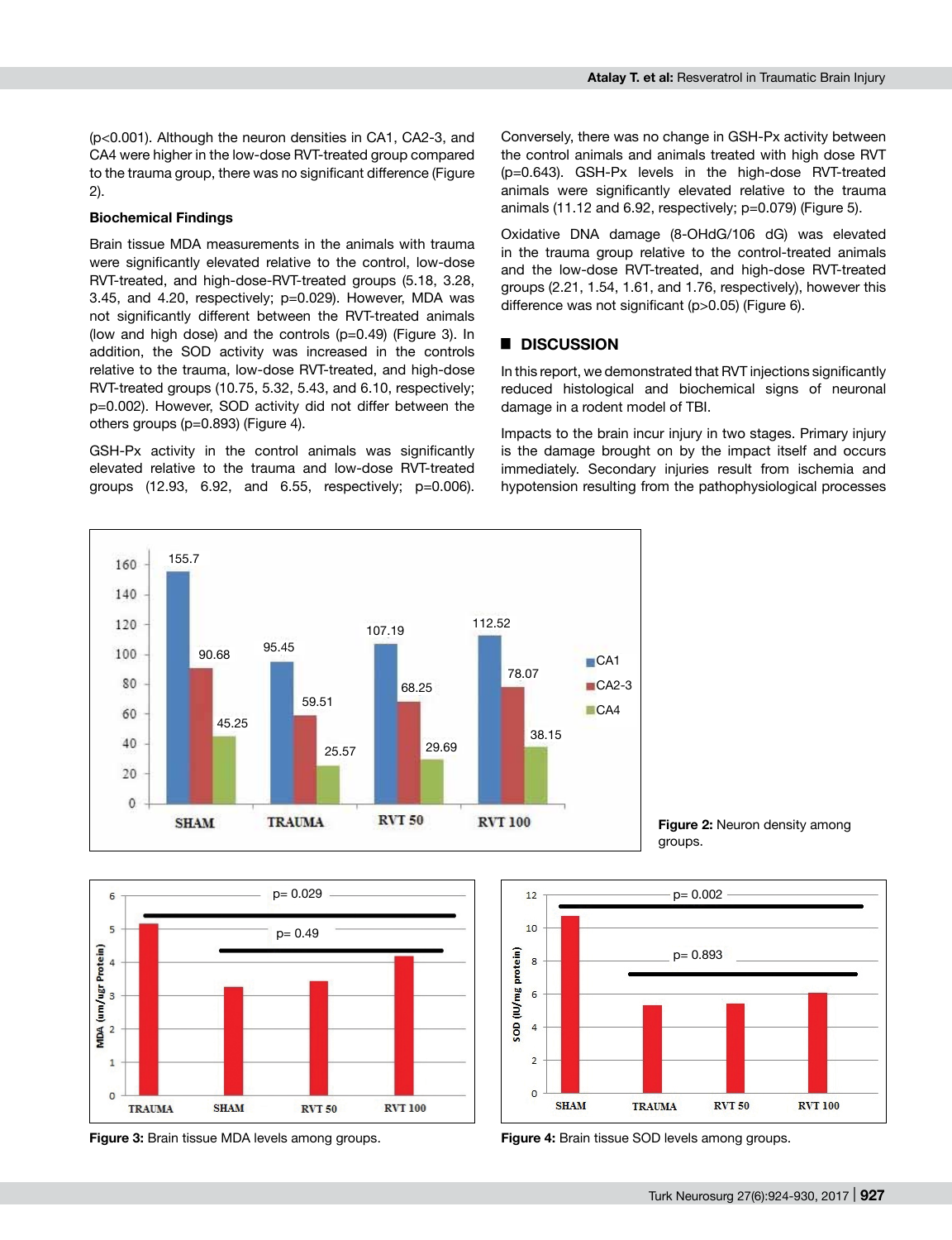

induced by the primary injury (32). The main course of trauma developed upon injury. We believe that several events followed and increased the neurological impairment through free radical production, parenchymal inflammation, nitric oxide production, lipid peroxidation, and increased intracellular calcium. ROS-mediated lipid peroxidation is an important component of secondary brain injury. Oxygen radicals including hydrogen peroxide, hydroxyl radicals promote secondary brain injury through oxidative stress (1,11, 18,21). Free radicals are generally limited by cellular oxidative defense mechanisms. Oxidative damage often occurs when free radicals exceed the cellular defense ability and rapidly injure the cell. Antioxidants contribute to mitigating the effects of oxidative stress and include the antioxidant systems SOD, GSH-Px, and CAT (3,6,8,26,31,34).

Neuronal damage in the cortex and hippocampus is caused by direct mechanical impact, cell toxicity, and oxidative mechanisms (33). The death pattern of the neurons after head trauma is a key factor indicating the degree of damage (11). Tang et al. showed that controlled cortical impact causes subcortical neuronal injury as well as widespread white matter damage (38). Özdemir et al. also demonstrated that the cortical impact after head trauma also affects the contralateral hippocampal region. These regions are most prone to damage after TBI (33). Similarly, we demonstrated a significant level of hippocampal cell loss at 7 days after trauma in rats that underwent experimental TBI compared to control animals. Kirino et al. reported that CA1 exhibited increased neuronal cell death relative to the other regions in a transient ischemic model (24). We observed all regions to be sensitive and equally influenced to trauma. We found an increase in neuron counts in all CA1, CA2-3, and CA4 regions in Group 4 than Group 3, which suggest a protective function of RVT. This result was similar to previous reports (26,31,34).

RVT is a polyphenol molecule occurring naturally in wine and grapes, nuts such as pistachios and peanuts, and in bilberries and blueberries. RVT is a potent antioxidant with pharmacological effects on platelet aggregation, lipid metabolism, inflammation, and tumor growth. Experimental evidence suggests that RVT may be a useful therapy in the



**Figure 5:** Brain tissue GSH-Px levels among groups. **Figure 6:** Oxidative DNA damage level among groups.

treatment of cerebral ischemia, epilepsy, and other forms of neuronal cell loss (7,27,45). For example, Liu et al. reported striking functional neurologic protection associated with RVT treatment in experimental models ischemia-reperfusion injury in the spinal cord. The neuroprotectiveness of RVT may promote synergistic benefits in damaged neurons (27).

ROS are primarily generated by the mitochondria, playing an integral part in cerebral ischemic injury (32). ROS is controlled through antioxidants and antioxidases such as GSH, SOD, CAT, and coenzyme Q. SOD is important because it has been used to gauge the ability of the body to remove ROS. On the other hand, MDA levels correlate with the extent of lipid peroxidation. In this study, RVT was shown to enhance SOD and decrease MDA compared to trauma only, suggesting that RVT may protect the mitochondria from oxidative damage.

ROS can elicit DNA base modifications and strand fractures. The most common is the guanine modification, which is altered to 8-OHdG and is a marker of DNA damage (17). We measured 8-OHdG in nucleic acids extracted from brain tissue, relative to dG to determine the proportion of DNA that underwent oxidative damage (17). The levels of 8-OHdG has been shown to increase in patients with degenerative disease and cancer (43). 8-OHdG/106 dG was significantly elevated in rats that underwent TBI relative to control animals. However, the 8-OHdG/106 dG level was lower in the high- and low-dose RVTtreated groups than in the trauma group. The 8-OHdG/106 dG level in the RVT-treated groups was comparable to untreated control animals. These results imply that RVT reduces DNA damage. Poly(ADP-ribose) polymerase is involved in DNA repair and can catalyze substitution of 8-OhdG in strands of DNA (37,40). Enzymatic repair of damaged DNA occurs independent of the presence of 8-OHdG, however post-mitotic neurons have low DNA repair capacity and may be particularly vulnerable to damage by modified nucleotides. Dysfunctional DNA maintenance can therefore cause apoptosis in neurons (37,40,42). The observed increase in 8-OHdG-positive cells at 1 week after TBI suggests that 8-OHdG accumulations may occur as a result of oxidative damage and dysfunctional DNA repair.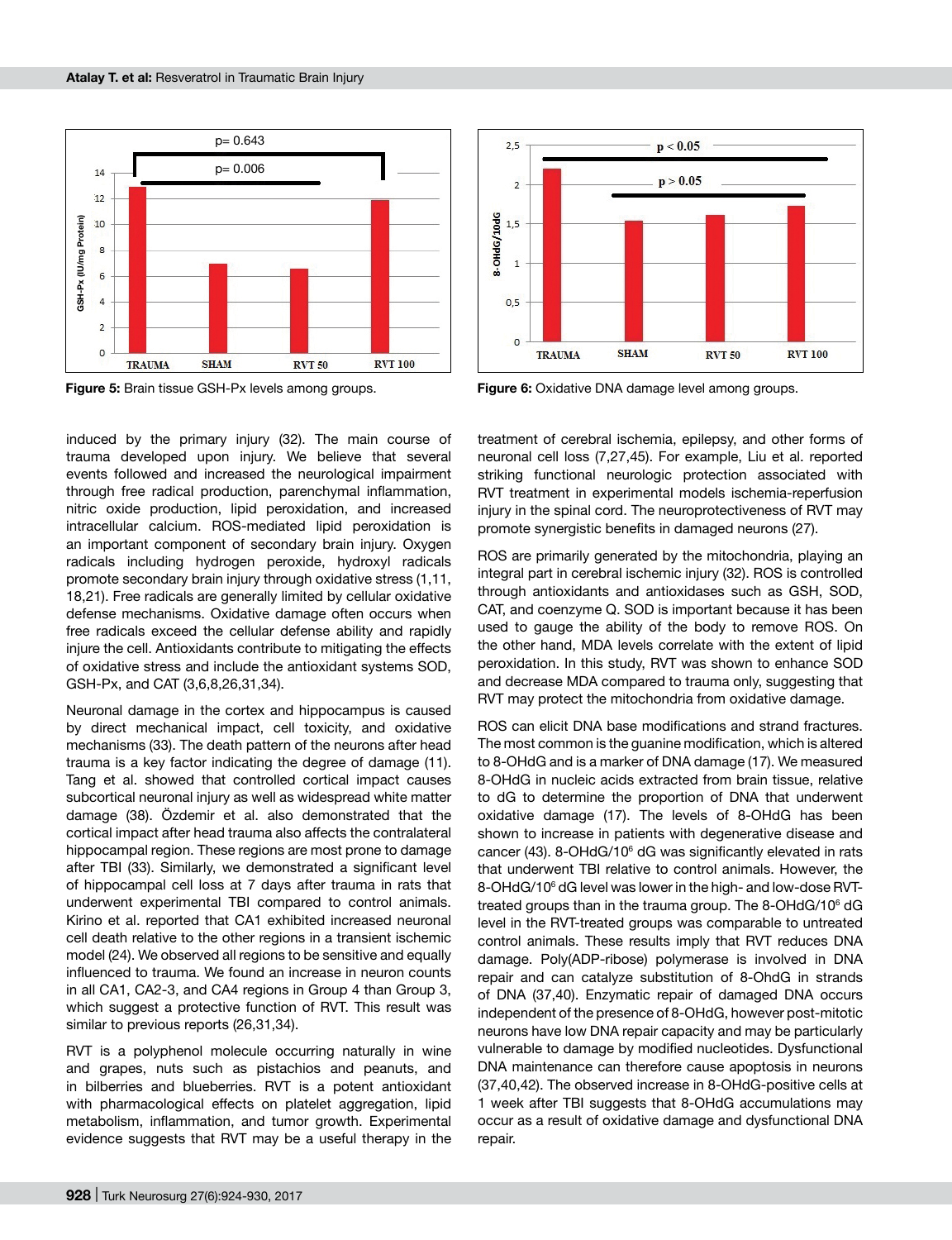#### █ **CONCLUSION**

Resveratrol mitigates damage to neurons following TBI. RVT is associated with increases in the antioxidants GSH-Px and SOD and decreases accumulation of the products of oxidative damage such as MDA and 8-OHdG.

## █ **REFERENCES**

- 1. Aarabi B, Long DM: Dynamics of cerebral edema. The role of an intact vascular bed in the production and propagation of vasogenic brain edema. J Neurosurg 51:779-784, 1979
- 2. Adeli K, Ogbonna G: Rapid purification of human DNA from whole blood for potential application in clinical chemistry laboratories. Clin Chem 36:261-264, 1990
- 3. Aebi H: Catalase in vitro. Methods Enzymol 105:121-126, 1984
- 4. Ak H, Kara M, Gulsen I, Atalay T, Akyol V, Ragbetli MC: Effects of resveratrol on acute sciatic nerve injury in a rat model. J Neurol Sci Turk 32:303-310, 2015
- 5. Ates O, Cayli S, Altinoz E, Gurses I, Yucel N, Sener M, Kocak A, Yologlu S: Neuroprotection by resveratrol against traumatic brain injury in rats. Mol Cell Biochem 294:137-144, 2007
- 6. Ates O, Cayli S, Gurses I, Yucel N, Iraz M, Altinoz E, Kocak A, Yologlu S: Effect of pinealectomy and melatonin replacement on morphological and biochemical recovery after traumatic brain injury. Int J Dev Neurosci 24:357-363, 2006
- 7. Bagriyanik HA, Ersoy N, Cetinkaya C, Ikizoglu E, Kutri D, Ozcana T, Kamanga LG, Kiray M: The effects of resveratrol on chronic constriction injury of sciatic nerve in rats. Neurosci Lett 561:123-127, 2014
- 8. Bonnefont-Rousselot D, Bastard JP, Jaudon MC, Delattre J: Consequences of the diabetic status on the oxidant/ antioxidant balance. Diabetes Metab 26:163-176, 2000
- 9. Cankurt U, Ozbal S, Tekmen I, Erbil G, Sonmez A, Ozogul C: Research into the acute effects of resveratrol on the traumatic brain injury model in immatur rats. J Neurol Sci Turk 30(4): 731-739, 2013
- 10. Choi SH, Lee SW, Hong YS, Jeun JM, Min BW: Selective inhibition of polymorphonuclear neutrophils by resuscitative concentration of hypertonic saline. Emerg Med J 23:119-122, 2006
- 11. Demir I, Kiymaz N, Gudu BO, Turkoz Y, Gul M, Dogan Z, Demirtas S: Study of the neuroprotective effect of ginseng on superoxide dismutase (SOD) and glutathione peroxidase (GSH-Px) levels in experimental diffuse head trauma. Acta Neurochir (Wien) 155:913-922, 2013
- 12. Feeney DM, Boyeson MG, Linn RT, Murray HM, Dail WG: Responses to cortical injury: I. Methodology and local effects of contusions in the rat. Brain Res 211:67-77, 1981
- 13. Firuzi O, Miri R, Tavakkoli M, Saso L: Antioxidant therapy: current status and future prospects. Curr Med Chem 18:3871- 3888, 2011
- 14. Frankel EN, Waterhouse AL, Kinsella JE: Inhibition of human LDL oxidation by resveratrol. Lancet 341:1103-1104, 1993
- 15. Gulsen I, Ak H, Colcimen N, Alp HH, Akyol ME, Demir I, Atalay T, Balahroglu R, Ragbetli MC: Neuroprotective effects of thymoquinone on the hippocampus in a rat model of traumatic brain injury. World Neurosurg 86:243-249, 2016
- 16. Gundersen H, Bendtsen TF, Korbo L, Marcussen N, Møller A, Nielsen K, Nyengaard J, Pakkenberg B, Sørensen FB, Vesterby A: Some new, simple and efficient stereological methods and their use in pathological research and diagnosis. Apmis 96:379-394, 1988
- 17. Gutteridge JM, Halliwell B: Antioxidants: Molecules, medicines, and myths. Biochem Biophys Res Commun 393:561- 564, 2010
- 18. Hall ED: Lipid antioxidants in acute central nervous system injury. Ann Emerg Med 22:1022-1027, 1993
- 19. Howard V, Reed M: Unbiased stereology: Three-dimensional measurement in microscopy: Garland Science; 2004
- 20. Jang JH, Surh YJ: Protective effect of resveratrol on betaamyloid-induced oxidative PC12 cell death. Free Radic Biol Med 34:1100-1110, 2003
- 21. Juurlink B, Paterson P: Review of oxidative stress in brain and spinal cord injury: Suggestions for pharmacological and nutritional management strategies. J Spinal Cord Med 21:309- 334, 1998
- 22. Kaur H, Halliwell B: Measurement of oxidized and methylated DNA bases by HPLC with electrochemical detection. Biochem J 318 (Pt 1):21-23, 1996
- 23. Khoschsorur G, Winklhofer-Roob B, Rabl H, Auer T, Peng Z, Schaur R: Evaluation of a sensitive HPLC method for the determination of malondialdehyde, and application of the method to different biological materials. Chromatographia 52:181-184, 2000
- 24. Kirino T, Sano K: Selective vulnerability in the gerbil hippocampus following transient ischemia. Acta Neuropathol 62:201-208, 1984
- 25. Kunz A, Dirnagl U, Mergenthaler P: Acute pathophysiological processes after ischaemic and traumatic brain injury. Best Pract Res Clin Anaesthesiol 24:495-509, 2010
- 26. Liao B, Newmark H, Zhou R: Neuroprotective effects of ginseng total saponin and ginsenosides Rb1 and Rg1 on spinal cord neurons in vitro. Exp Neurol 173:224-234, 2002
- 27. Liu C, Shi Z, Fan L, Zhang C, Wang K, Wang B: Resveratrol improves neuron protection and functional recovery in rat model of spinal cord injury. Brain Res 1374:100-109, 2011
- 28. Maas AI, Stocchetti N, Bullock R: Moderate and severe traumatic brain injury in adults. Lancet Neurol 7:728-741, 2008
- 29. McIntosh TK, Juhler M, Wieloch T: Novel pharmacologic strategies in the treatment of experimental traumatic brain injury: 1998. J Neurotrauma 15:731-769, 1998
- 30. Murakami K, Kondo T, Yang G, Chen SF, Morita-Fujimura Y, Chan PH: Cold injury in mice: A model to study mechanisms of brain edema and neuronal apoptosis. Prog Neurobiol 57:289-299, 1999
- 31. Naval MV, Gomez-Serranillos MP, Carretero ME, Villar AM: Neuroprotective effect of a ginseng (Panax ginseng) root extract on astrocytes primary culture. J Ethnopharmacol 112:262-270, 2007